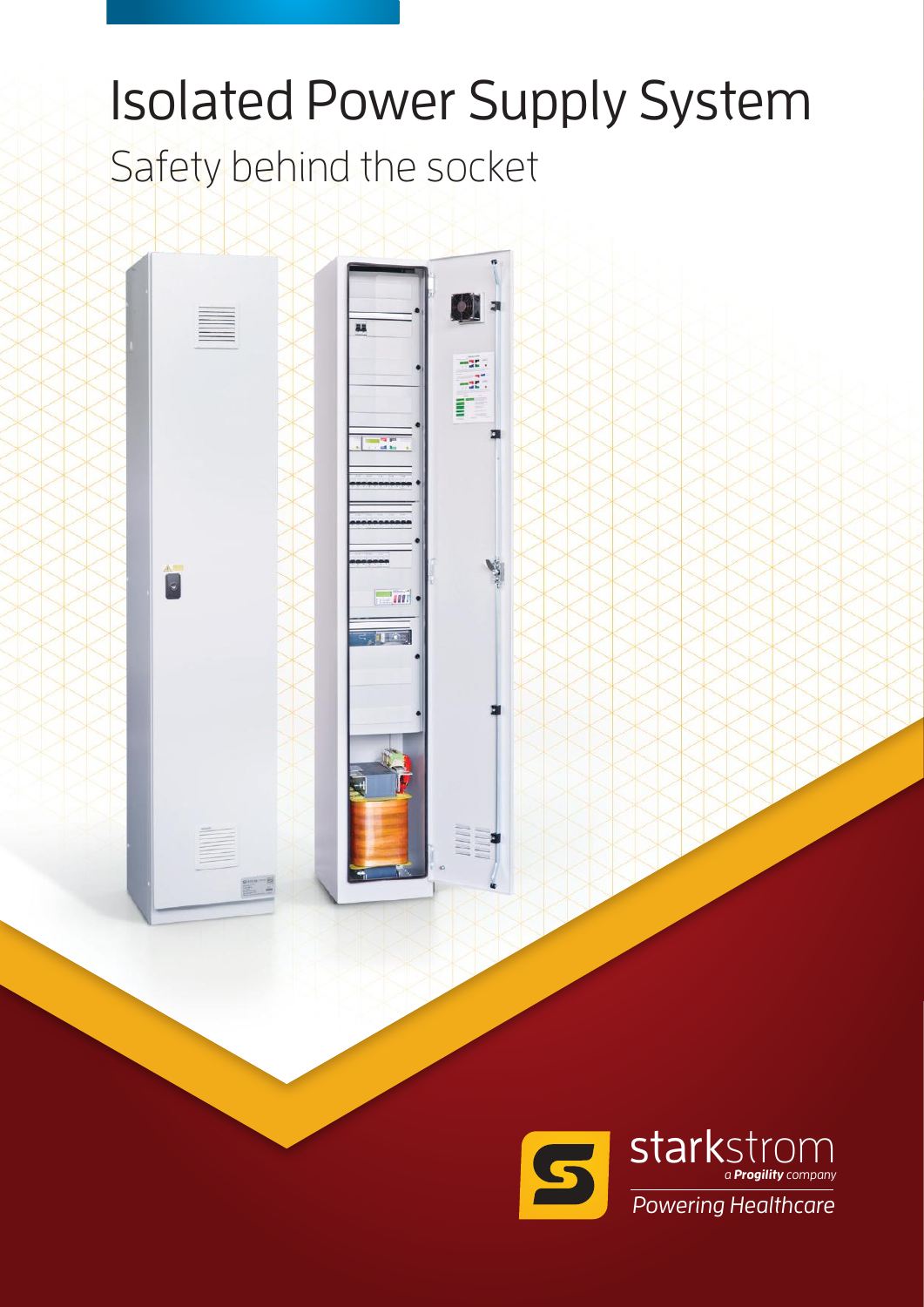# Starkstrom's Isolated Power Supply System

Designed to enhance the continuity of life-supporting electrical supply and reduce the likelihood of dangerous electrical shocks, so enhancing safety for patients and clinical staff in the critical areas of a hospital such as the operating room or intensive care unit.



#### s starkstrom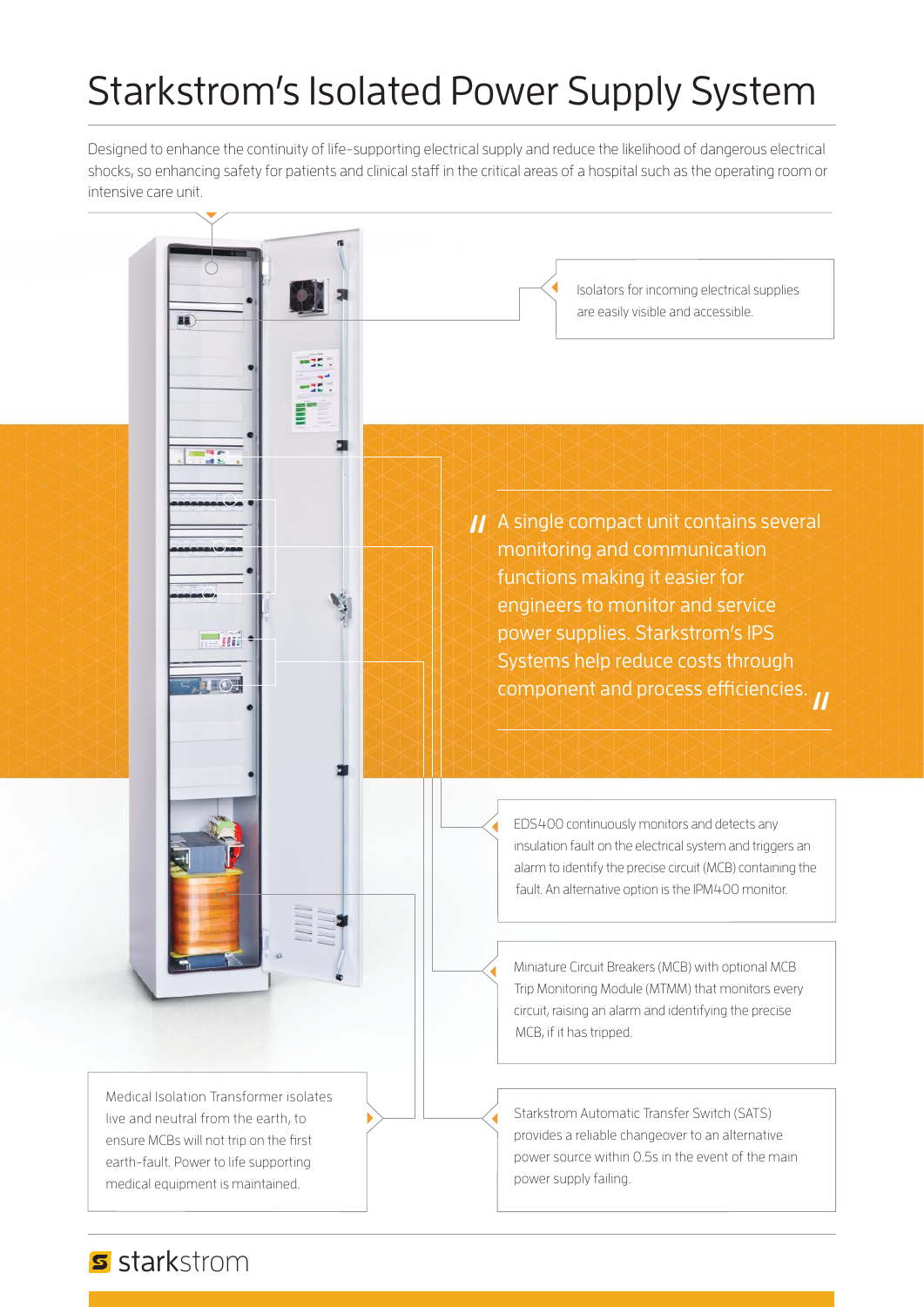## Isolated Power System Monitor (IPM400)

Designed to continually monitor the insulation resistance of the unearthed connected electrical network. It will alarm when the insulation of the network drops below a set value, typically 250k ohms. The temperature and current of the Isolation Transformer are permanently monitored. If the windings become too hot or over-loaded, the appropriate alarm (over-temperature or over-current) is triggered to alert the user.

#### **Benefits:**

- Enhanced patient safety as the electrical network continues to operate as normal, giving time for completion of the surgical operation or removal of the faulty equipment.
- Improved work-flow efficiencies as alarms allow the engineer to plan for correction of fault.



### Earth Fault Detection System (EDS400)

Designed to continually monitor the insulation resistance of the unearthed connected electrical network and automatically detect exactly which part of the IPS System contains the fault.

In the event of an earth fault, the EDS400 will automatically detect which circuit of the isolated power supply system contains the fault, and then indicate to the user via an alarm, which of the sockets within the hospital critical area, such as the operating room, is in fault. This may be due to a faulty cable, socket outlet or piece of equipment plugged into the socket outlet.

The EDS400 is used for searching earth faults in isolated AC power networks with a maximum of 96 searchable circuits, although 16 is usually sufficient for most installations. It also performs all the functions of the IPM400.

#### **Benefits:**

- Improved process of fault detection and correction, saving time and cost.
- Minimising patient disruption saving time and cost, as well as, enhancing safety.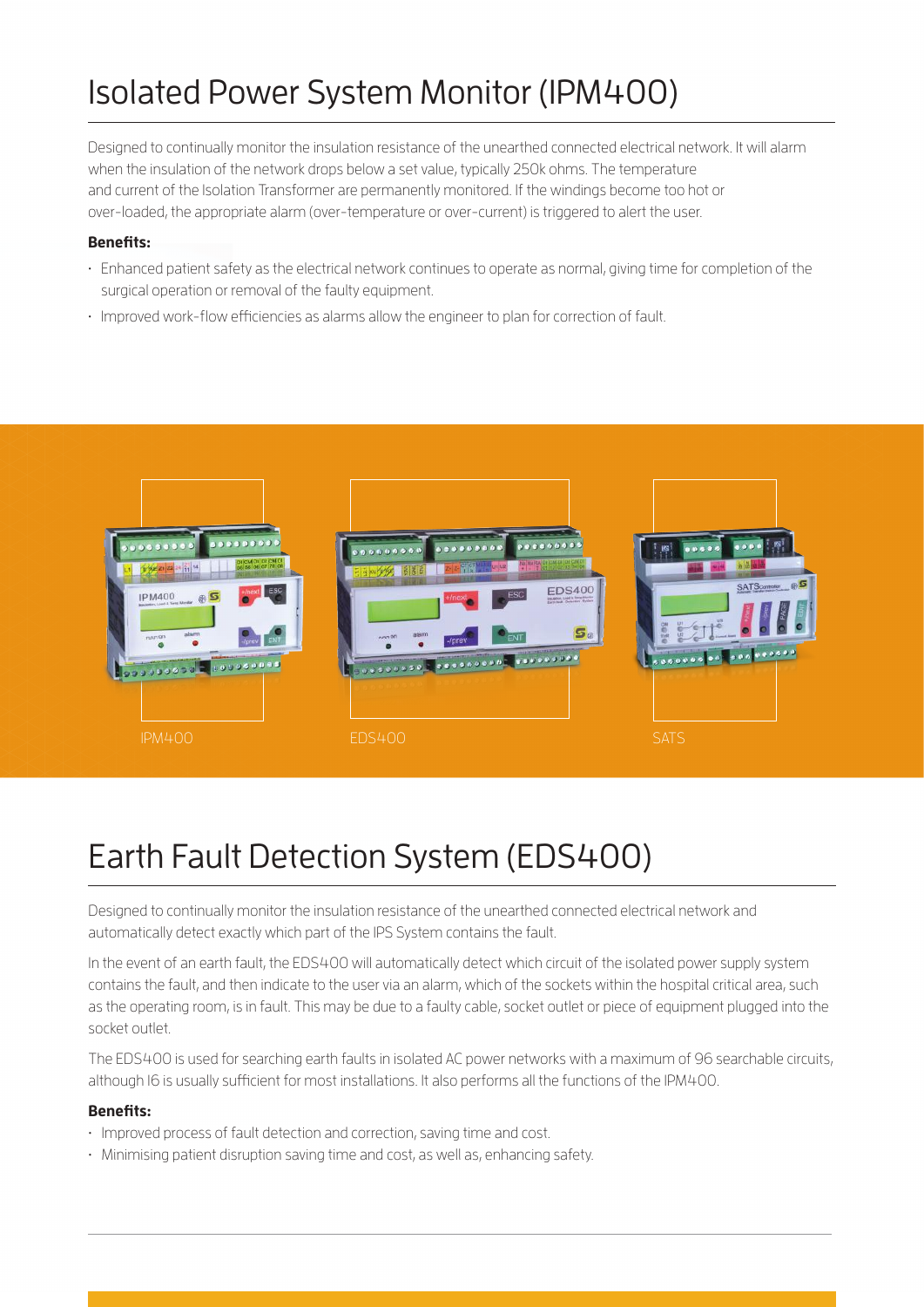### Starkstrom's Automatic Transfer System (SATS)

Starkstrom's automatic transfer switches have been designed to enhance electrical supply resilience. SATS automatically switches the IPS load on to a reserve or backup supply, in the event that a main supply voltage fails or drops by 10%.

#### **Two versions of SATS are available to meet specific performance and budget criteria:**

- Standard basic control and basic switching device suitable for most applications.
- Advanced advanced control and advanced switching device allowing the engineer to configure exact values for various parameters, such as, voltage and transfer times.

#### **Benefits:**

• A more resilient electrical supply to the life supporting medical equipment ensuring that any surgical operation taking place can continue, saving cost from possible delayed treatment and enhancing patient safety.



### Medical Isolation Transformer

Designed, in accordance with IEC 61558-2-15 edition 2, to ensure MCBs do not trip on first earth-fault. Single-phase transformers are available with a rated output of between 0.5 – 10 kVA inclusive. Starkstrom standard transformers can generate energy savings of up to 63% compared to standard medical isolation transformers from other suppliers. (**see graph right**)

#### **Benefits:**

- Provides the electrical isolation needed for an IPS system to work correctly and enhance the electrical supply continuity.
- Starkstrom's energy efficient transformers result in reducing the direct energy cost and the cost of removing excess heat.



#### 10 kVA Standard Transformer - Heat Losses

#### s starkstrom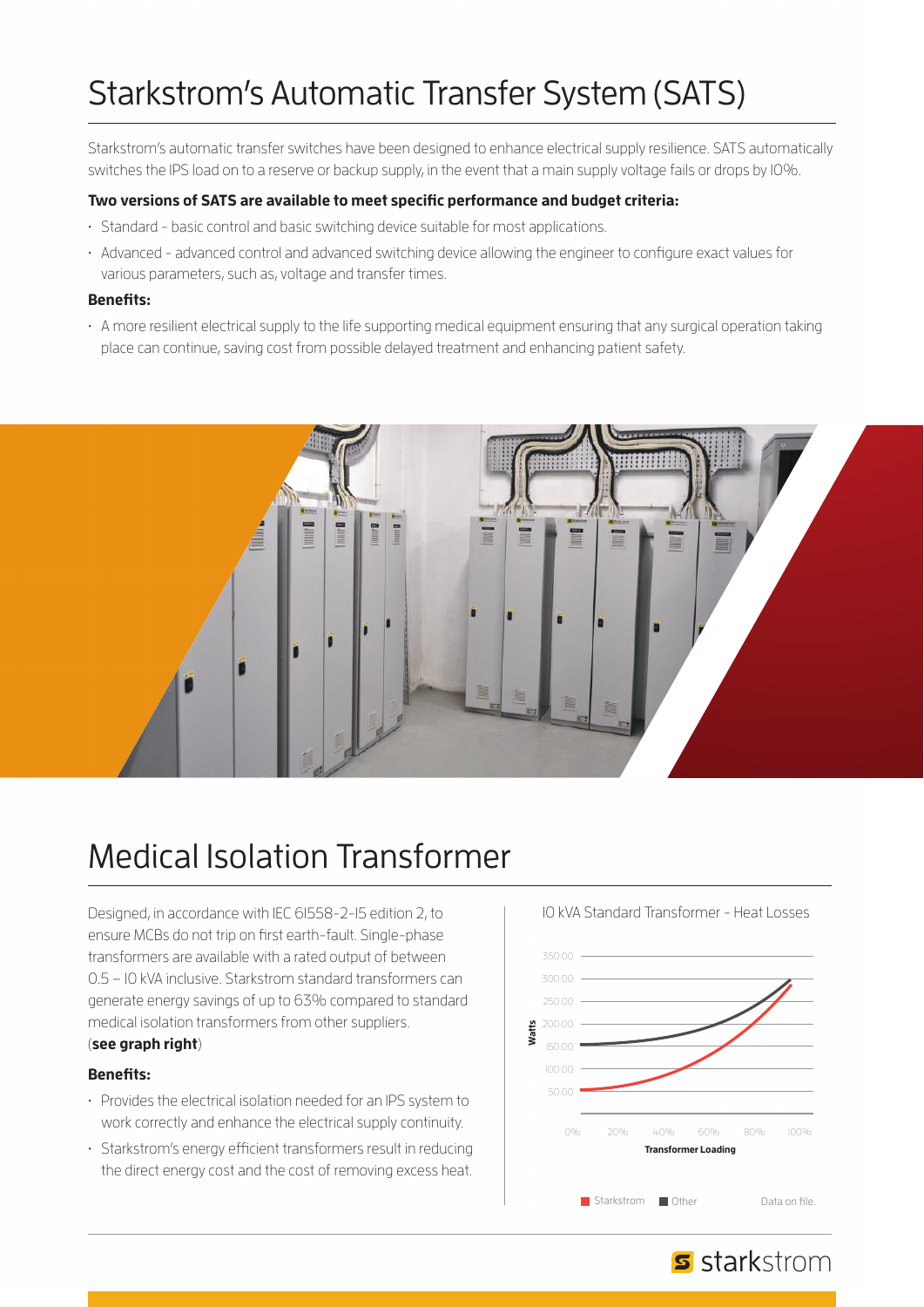## TCP/IP Web Server & Remote Alarms

Within each IPS System, an integrated TCP/IP (Transmission Control Protocol / Internet Protocol) Web Server is provided, so that all IPS information is accessible, without any additional equipment, across the hospital network using a standard browser such as MS Internet Explorer, Google Chrome.

For the various medical locations within a hospital (e.g. operating theatre, ITU, recovery) a range of audible and visual remote alarms are available to meet specific needs and allow the performance of the IPS System to be permanently monitored, alerting the clinical and engineering staff to any faults.

| starkstrom<br>S<br>Powering Healthcare |                       |                        | <b>Contact:</b><br><b>Starkstrom Ltd</b><br>$(T) + 44(0)$ 208 8683732<br>(E) info@starkstrom.com |
|----------------------------------------|-----------------------|------------------------|--------------------------------------------------------------------------------------------------|
| <b>ALARMS</b>                          |                       |                        | IPM 400::                                                                                        |
| <b>Monitor</b>                         |                       |                        |                                                                                                  |
| <b>Alarms</b>                          | <b>Insulation</b>     | Max Load               | <b>Over Temperature</b>                                                                          |
| <b>System Setup</b>                    | <b>IPM Connection</b> | <b>System Fault</b>    |                                                                                                  |
|                                        | <b>K1-Main Alarm</b>  | K2-Iso Alarm           | <b>K3-Optional Alarm</b>                                                                         |
|                                        |                       | <b>Digital Input 1</b> |                                                                                                  |
|                                        |                       | <b>Digital Input 2</b> |                                                                                                  |
|                                        |                       | <b>Digital Input 3</b> |                                                                                                  |
|                                        |                       | digital Input 4        |                                                                                                  |
|                                        |                       | <b>Digital Input 5</b> |                                                                                                  |
|                                        |                       | <b>Digital Input 6</b> |                                                                                                  |
|                                        |                       | <b>Digital Input 7</b> |                                                                                                  |
|                                        |                       | <b>Digital Input 8</b> |                                                                                                  |

s starkstrom



| Remote Alarm Unit             | <b>Typical Location</b>                       | Alerts                                                                                                                                                                                                                                                                                                                                                                          |
|-------------------------------|-----------------------------------------------|---------------------------------------------------------------------------------------------------------------------------------------------------------------------------------------------------------------------------------------------------------------------------------------------------------------------------------------------------------------------------------|
| RA003 Programmable Text Alarm | Critical Areas, e.g. Recovery, ITU, HDU, SCBU | Reports faults on all IPS (and UPS) systems feeding the area.<br>Shows exact location of the fault.                                                                                                                                                                                                                                                                             |
| RAOO4 Isolated Power Alarm    | Imaging Rooms, Single Patient Rooms           | Reports faults on all IPS systems feeding the area. Permanently displays<br>the insulation resistance and load of a single IPS system.                                                                                                                                                                                                                                          |
| RA006 Clinical Alarm          | Operating Theatre                             | Reports faults on all IPS (and UPS) systems feeding the area. To know<br>status of the uninterruptible power supply (UPS) that is feeding the isolated<br>power supply (IPS). Insulation, Over Temperature and Over Current can<br>be monitored for the IPS system. Loss of Mains, Battery Low, Bypass<br>Operation or other common alarms can be connected for the UPS system. |
| RAOO7 Clinical Alarm          | Operating Theatre                             | Reports faults on all IPS systems feeding the area. Similar to the RAOO6<br>but has a Test Button which when pressed, will perform a self-test<br>function of the connected IPS System monitoring relay.                                                                                                                                                                        |

#### **Benefits:**

- Enhances safety of patients and clinical staff by alerting the hospital team of any faults in the electrical network, and allowing appropriate action to be taken.
- Improves maintenance and ability to locate faults, through remote alarms and TCP/IP Web Server, resulting in process efficiencies and cost savings.